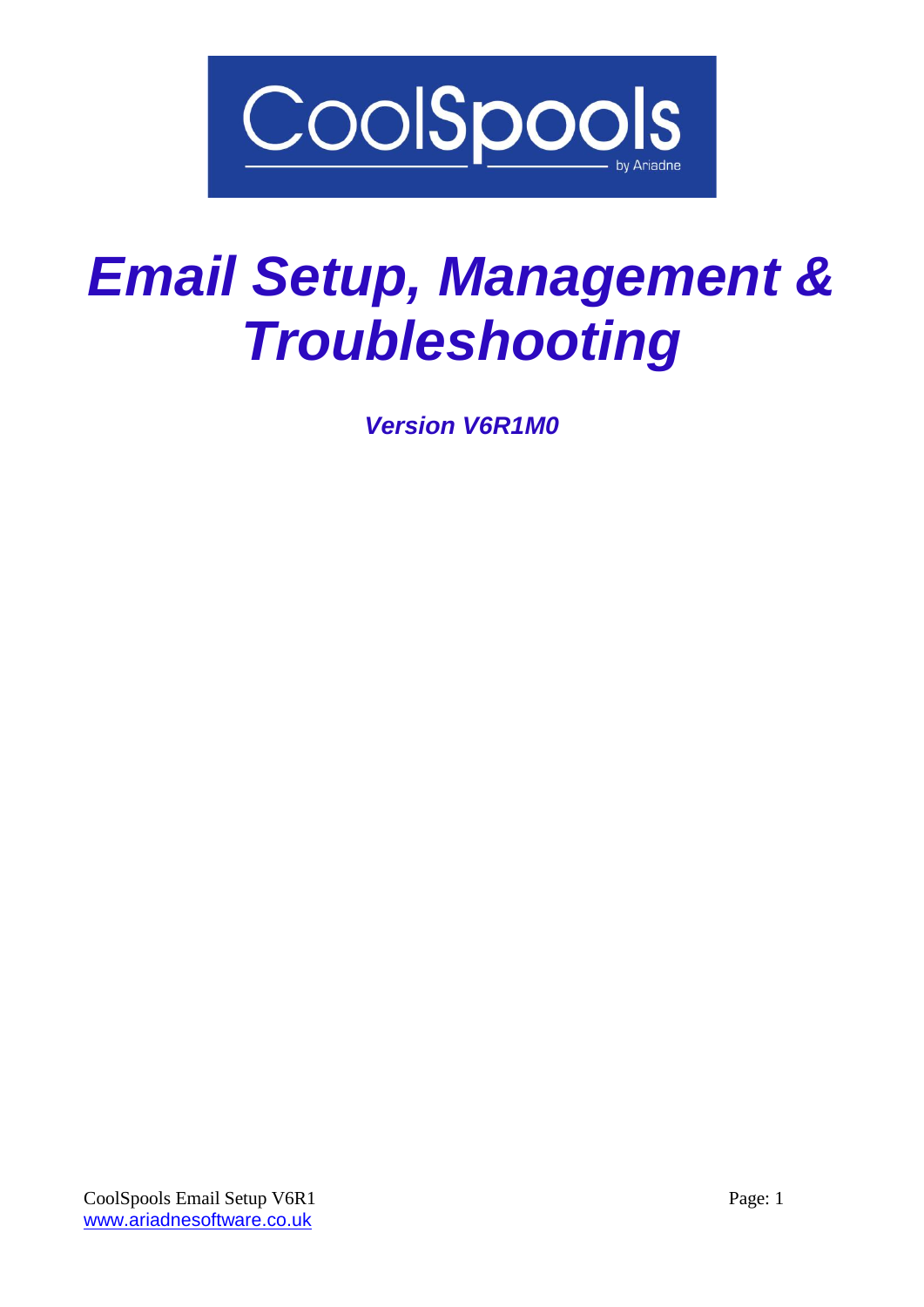# **IMPORTANT**

This document is only applicable if you wish to configure CoolSpools Email to use IBM Mail Server Framework (MSF).

If you are preparing to configure CoolSpools Email to use the CoolSpools SMTP method as opposed to IBM Mail Server Framework(MSF), please refer to the 'CoolSpools Email user Guide V6R1' manual. [http://www.ariadnesoftware.co.uk/docs/CoolSpools\\_Email\\_User\\_Guide\\_V6R1.pdf](http://www.ariadnesoftware.co.uk/docs/CoolSpools_Email_User_Guide_V6R1.pdf)

# **Setting up Email on your System i (AS/400, iSeries)**

CoolSpools Email creates email messages on your system i but relies on two IBM-supplied services to deliver those messages:

# **1. SMTP (Simple Mail Transport Protocol)**

You need to have this service running on your AS/400, even if you are planning to route emails via another system, such as a Windows PC running MS Exchange.

If you wish to have emails routed via a mail server (e.g. MS Exchange), you need to make changes to your SMTP setup.

#### **Note also that you are highly likely to need to make changes in the setup of your mail server package as well (see below).**

Prompt the **CHGSMTPA** command using F4, and page up once. Set the SMTP attributes as shown below so that the system i knows it should route mail via the mail server:

|                                                                          | Change SMTP Attributes (CHGSMTPA)                        |                                                   |
|--------------------------------------------------------------------------|----------------------------------------------------------|---------------------------------------------------|
| Type choices, press Enter.                                               |                                                          |                                                   |
| User ID delimiter<br>Mail router                                         | $\mathbf{1}$ 2 $\mathbf{1}$<br>IP or name of mail server | *SAME, *DFT, ?, =, ., &, £                        |
| Coded character set identifier<br>Outgoing EBCDIC/ASCII table:           | 00819                                                    | $1-65533$ , *SAME, *DFT                           |
| Outgoing EBCDIC/ASCII table . *CCSID<br>Library                          |                                                          | Name, *SAME, *CCSID, *DFT<br>Name, *LIBL, *CURLIB |
| Incoming ASCII/EBCDIC table:<br>Incoming ASCII/EBCDIC table .<br>Library | $*CCSID$                                                 | Name, *SAME, *CCSID, *DFT<br>Name, *LIBL, *CURLIB |
| Firewall<br>Journal $\ldots$ , $\ldots$ , $\ldots$ , $\ldots$            | *YES<br>*YES                                             | *SAME, *YES, *NO<br>*SAME, *YES, *NO              |
| Process all mail through MSF<br>Percent routing character                | *YES<br>$*_{\rm NO}$                                     | *SAME, *YES, *NO<br>*SAME, *YES, *NO              |
|                                                                          |                                                          |                                                   |

i.e. specify:

- the IP address or name (as recognised by the AS/400) of the NT mail server on the **MAILROUTER** parameter.
- **FIREWALL(\*YES)**. This is confusing as it doesn't mean you need a firewall: it tells the system i to send external mail to the mail router.
- **JOURNAL(\*YES)**, to tell the system i to write diagnostics to the QZMF journal.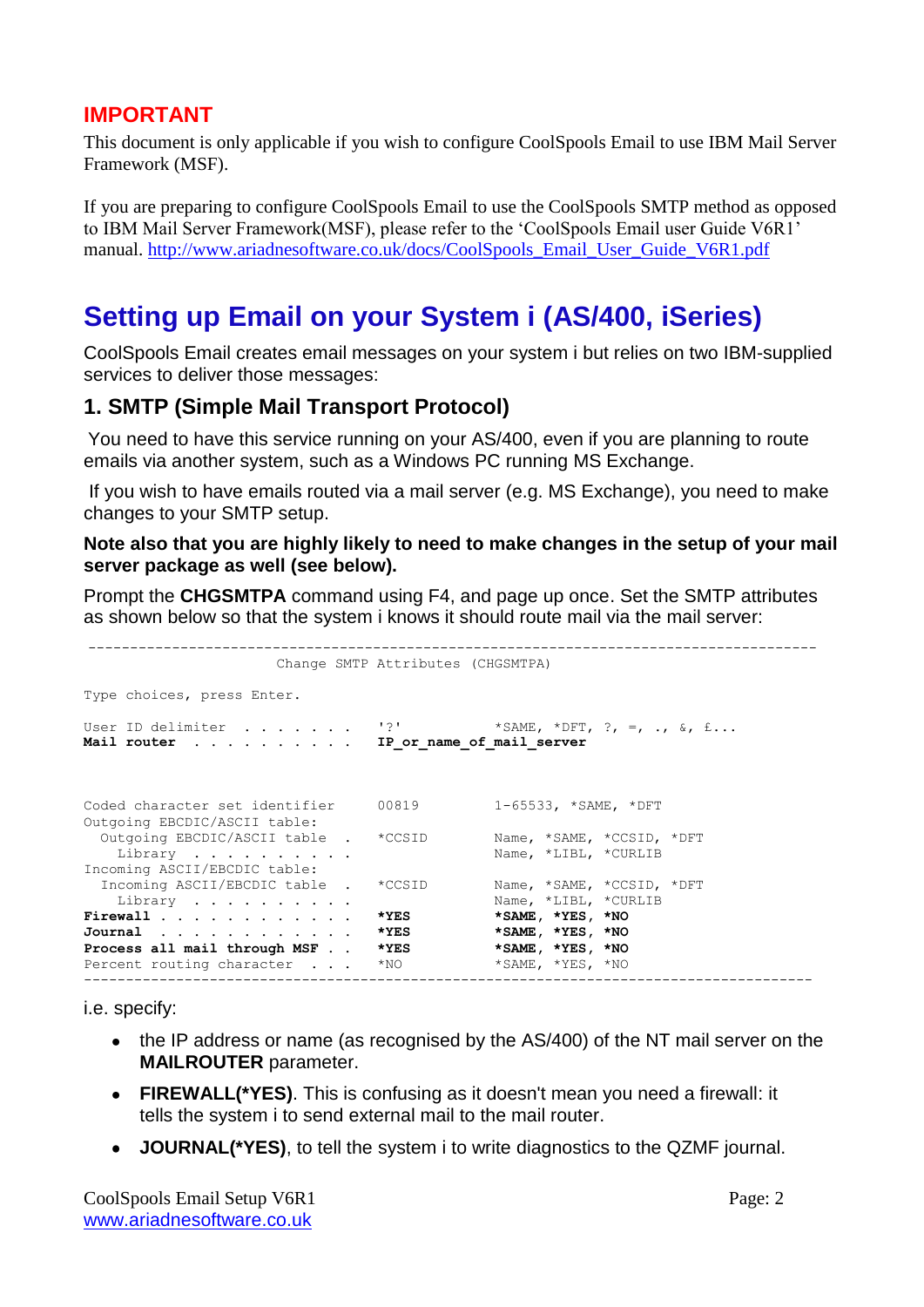**ALLMAILMSF(\*YES),** so all mail messages are handled by MSF.

If you wish to have your system deliver emails itself by means of the native SMTP server rather than a mail router, specify CHGSMTPA ... MAILROUTER(\*NONE) FIREWALL(\*NO).

Note that the help text and messages sent by OS/400 suggest that if you specify CHGSMTPA ... MAILROUTER(\*NONE) FIREWALL(\*YES), the FIREWALL parameter is ignored. However, our experience suggests this causes SMTP routing errors and emails cannot be delivered. Use:

**CHGSMTPA ... MAILROUTER(mail\_router\_name) FIREWALL(\*YES)**

or

#### **CHGSMTPA ... MAILROUTER(\*NONE) FIREWALL(\*NO)**

If you are not using a mail router, SMTP needs to be able to route emails to the appropriate destination, which requires DNS (Domain Name System) servers to be available to it. Take option 12 to display your system's host name and domain name and to see if you have a domain name server (DNS) defined. If you are not running your own DNS servers, you will need to have at least one other system defined here as a DNS server.

Also, your SMTP servers will not start if they cannot associate your system's host name with an IP address.

If SMTP is failing to start:

- 1. Run **CFGTCP** to display the TCP/IP menu. If you do not have a Domain Name Server
- 2. Now take option 10 from the CFGTCP menu to see if there is a host table entry for the host name and domain name you identified in step 1. If there is not, add one using

**ADDTCPHTE INTNETADR(YOUR\_IP\_ADDRESS) HOSTNAME((HOST\_NAME.DOMAIN\_NAME))**

To start SMTP on your AS/400, use the command **STRTCPSVR \*SMTP**

To end SMTP on your AS/400, use the command **ENDTCPSVR \*SMTP**

To have SMTP start automatically when the system is restarted, do

**CHGSMTPA AUTOSTART(\*YES).**

After making changes to your SMTP setup, restart the SMTP servers so the changes take effect (use **ENDTCPSVR \*SMTP**, wait 1 minute, then do **STRTCPSVR \*SMTP**).

# **2. Mail Server Framework (MSF)**

You need to have this service running on your AS/400. It takes the email messages created by CoolSpools Email and passes them to SMTP for processing.

To start MSF on your AS/400, use the command **STRMSF**

To end MSF on your AS/400, use the command **ENDMSF**

You may wish to modify the AS/400's system startup program (as referred to by the QSTRUPPGM system value - use command **DSPSYSVAL QSTRUPPGM** to identify this - so that MSF is started up automatically when the system is restarted.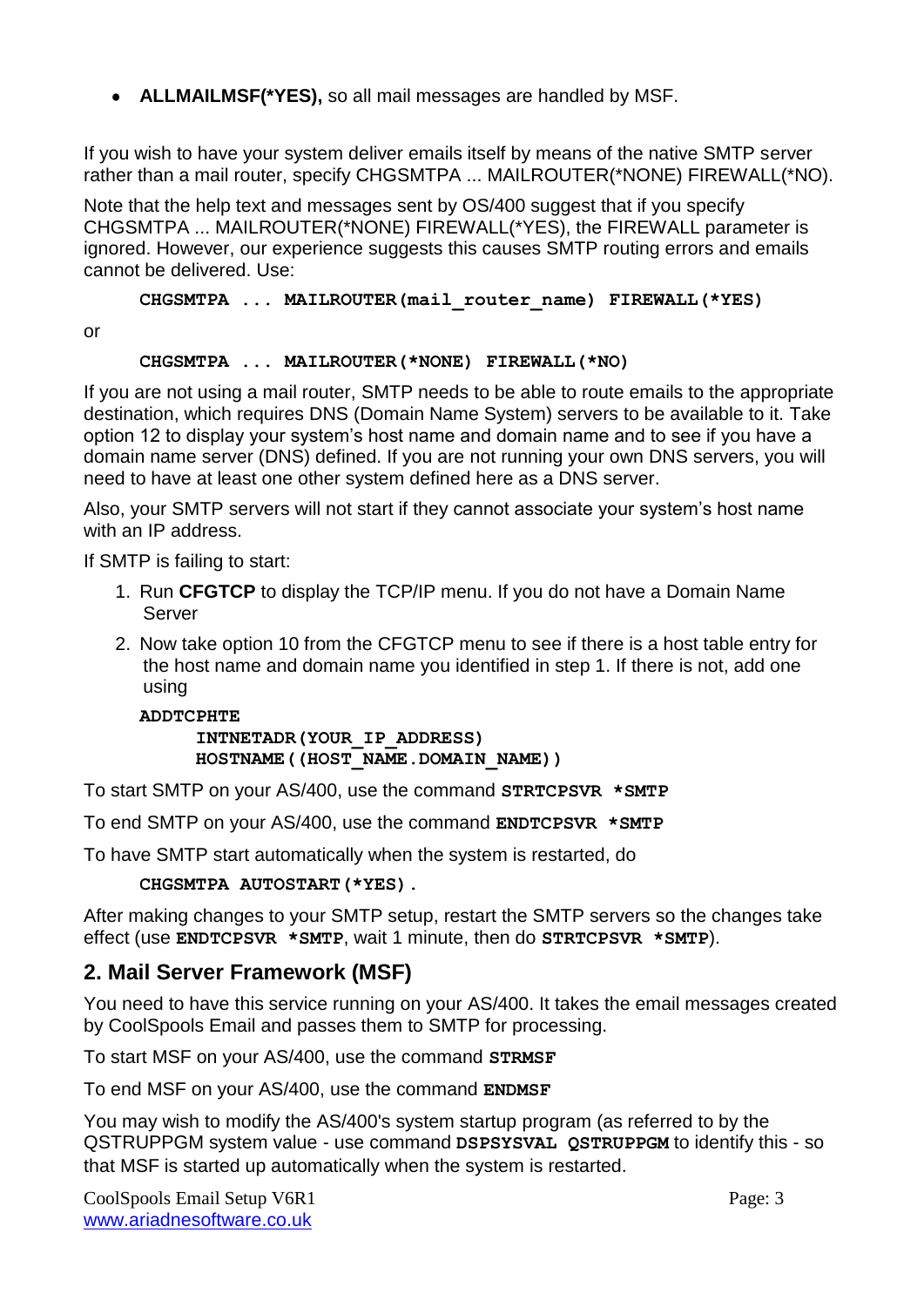Both SMTP and MSF must be active on your system, otherwise emails created by CoolSpools Email will not be delivered.

# **3. Other requirements:**

- a) Run **CHGPOPA MSGSPLIT(\*NOMAX)**. This tells OS/400 not to split large attachments across multiple messages. If you are getting corrupt attachments, it could be because you do not have MSGSPLIT set to \*NOMAX.
- b) f you are using Communiqué V1 and are experiencing problems with MSF crashing, it could well be caused by the issue described in this IBM APAR: [http://www-](http://www-912.ibm.com/n_dir/nas4apar.NSF/c79815e083182fec862564c00079d117/f87ad7362ebf6be986256e9900544b17)[912.ibm.com/n\\_dir/nas4apar.NSF/c79815e083182fec862564c00079d117/f87ad7362](http://www-912.ibm.com/n_dir/nas4apar.NSF/c79815e083182fec862564c00079d117/f87ad7362ebf6be986256e9900544b17) [ebf6be986256e9900544b17](http://www-912.ibm.com/n_dir/nas4apar.NSF/c79815e083182fec862564c00079d117/f87ad7362ebf6be986256e9900544b17) Running **CHGATR OBJ('/tmp') ATR(\*RSTDRNMUNL) VALUE(\*NO)** eliminates this issue by telling OS/400 to allow temporary files created in the /tmp directory to be deleted by users other than the owner.
- c) Consult your mail server administrator and make whatever changes are necessary within your mail server software (e.g. MS Exchange) to tell it to allow relaying of emails sent from the AS/400. Relaying is normally disallowed by default and must be enabled to allow the system i to send messages out via the router.
- d) To analyze problems:
- make sure the system i can communicate with the mail server by PINGing (system i **PING** command) the IP address or name specified on the MAILROUTER parameter above.
- check QSYSOPR message queue for anything from an SMTP or MSF job (command **DSPMSG QSYSOPR**). Look for messages that mention job name QMSF or QTSMTPxxxx)
- check job logs of the QMSF jobs (command **WRKJOB QMSF**)
- check job logs of the various SMTP jobs(**WRKSBSJOB QSYSWRK**, look for jobs named QTSMTPxxxx)
- check QZMF journal (**DSPJRN QZMF**) (see procedure below for extracting data from the journal)

# **Tracking email delivery**

We recommend you do the following to capture as much information as possible about email failures.

# **1. DSN**

Specify an email address to receive Delivery Status Notification messages on the NFYDLVRY parameter of the CHGSMTPA command.

This email address will be notified whenever an email cannot be delivered. Make sure somebody monitors this email address for failure messages and takes appropriate action in response.

# **2. Create user profiles for the postmaster and nondelivery accounts by running:**

**CRTUSRPRF** 

**USRPRF(POSTMASTER) PASSWORD(\*NONE) STATUS(\*DISABLED)**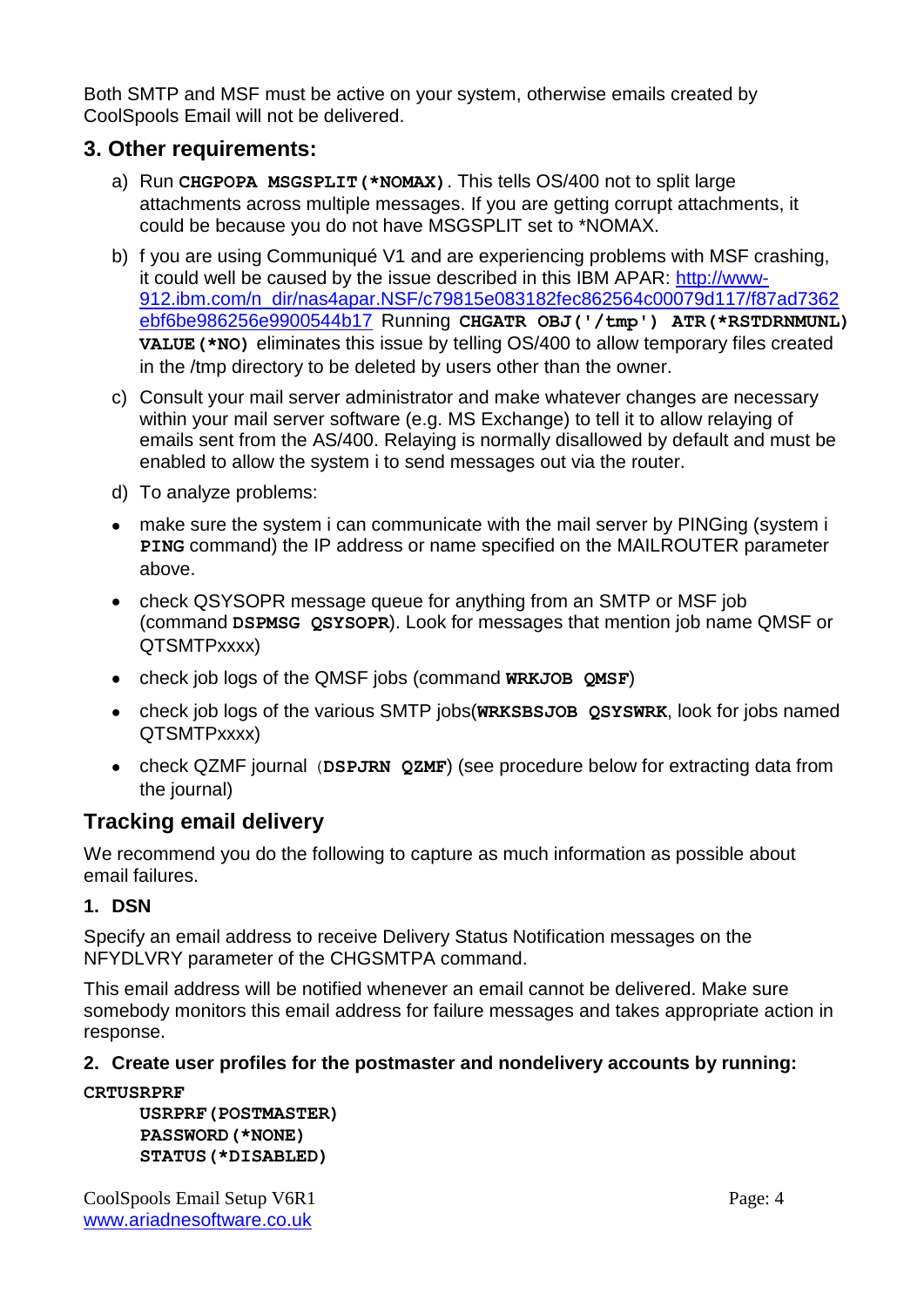```
INLMNU(*SIGNOFF)
TEXT('Email Postmaster')
```
#### **CRTUSRPRF**

```
USRPRF(NONDELIVER) 
PASSWORD(*NONE) 
STATUS(*DISABLED) 
INLMNU(*SIGNOFF)
TEXT('Email Nondelivery')
```
### **3. Identify your system's host name and domain name.**

Run **CFGTCP** and take option 12. The fully qualified domain name is the host name followed by a period followed by the domain name.

In the commands below, replace host\_name and domain\_name with the values found here and replace system\_name with the name of your system.

### **4. Add the postmaster and nondelivery accounts to the system distribution directory:**

```
ADDDIRE 
     USRID(POSTMSTR system_name) 
     USRD('Postmaster') 
     USER(POSTMASTER) 
     SYSNAME(*LCL)
     MSFSRVLVL(*SYSMS) 
     PREFADR(*SMTP) 
     USRDFNFLD((SMTPAUSRID SMTP 'postmaster')
     (SMTPDMN SMTP 'host_name.domain_name'))
```
#### **ADDDIRE**

```
USRID(NONDELIV system_name) 
     USRD('Nondelivery') 
     USER(NONDELIVER) 
     SYSNAME(*LCL)
    MSFSRVLVL(*SYSMS) 
     PREFADR(*SMTP) 
     USRDFNFLD((SMTPAUSRID SMTP 'nondelivery') (SMTPDMN SMTP 
'host_name.domain_name'))
```
# **5. Forwarding Mail To Another Address**

If you would like to forward emails sent to these accounts to an actual email address, follow these steps.

a. (Once only) create two user-defined fields in the system distribution directory by running the following command:

#### **CHGSYSDIRA**

**USRDFNFLD((FORWARDING \*NONE \*ADD \*ADDRESS 256) (FWDSRVLVL \*NONE \*ADD \*MSFSRVLVL 1))**

b) Set up forwarding to you@yourcompany.com as follows

**CHGDIRE** 

```
USRID(POSTMSTR system_name) 
USRDFNFLD((FORWARDING *NONE 'you@yourcompany.com))
MSFSRVLVL(FWDSRVLVL *NONE)
```

```
CoolSpools Email Setup V6R1 Page: 5
www.ariadnesoftware.co.uk
```